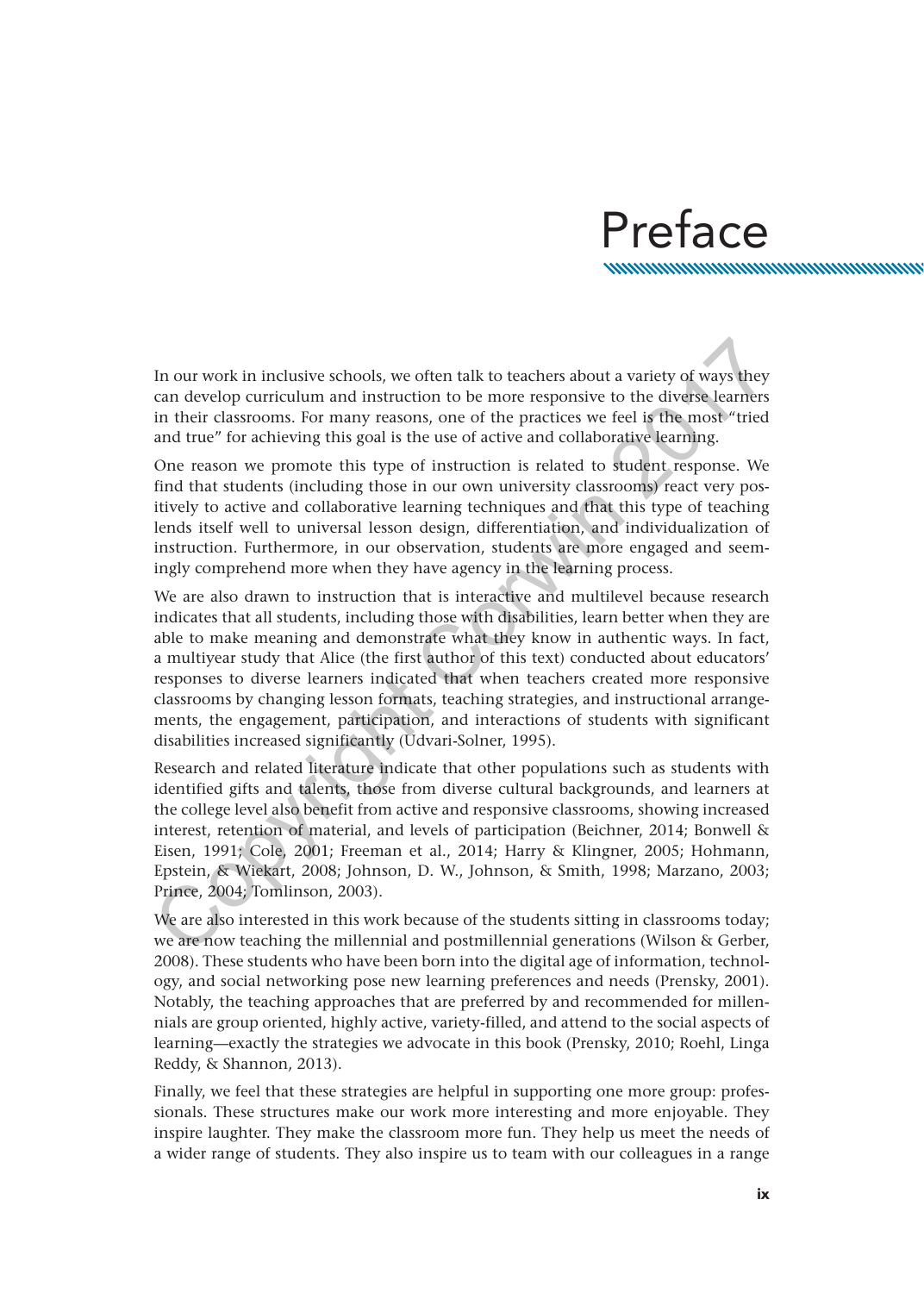#### x JOYFUL LEARNING

of ways. When we use active and collaborative learning structures in elementary and secondary classrooms, it is easy to plan ways for related service providers (e.g., speech therapists, occupational therapists), fellow classroom teachers (e.g., English language [EL] professionals, general and special educators), and paraprofessionals to coteach and support all students. When students engage in a very busy and social structure such as *Dinner Party* (p. 80), for instance, we often ask speech therapists to work with small groups on pragmatics and vocabulary development. When we use text-based techniques such as *Say Something* (p. 122), we often collaborate with reading specialists, asking them to work with different groups of students throughout the lesson so that all learners can gain more powerful comprehension strategies.

For all of these reasons, we began collecting active and collaborative learning structures and working with practicing educators and preservice teachers to adapt these different structures to meet the needs of a wider variety of students. As we shared these techniques in our classes and inservice presentations, teachers and university students alike asked us where they could find more information on using the structures in their inclusive classes. For instance, they wanted to use *Dinner Party,* but they were curious about how to use it in a classroom where one or two students used augmentative communication systems. They were interested in *Say Something,* but were unsure how to use it with a student who was an emerging reader. These requests led us to develop this resource, which includes active learning techniques appropriate for use in K–12 classrooms and beyond. We explicitly designed structures that allow a wide range of students to participate, contribute, learn, collaborate with peers, and succeed.

Although some of the structures featured are not new in the sense that we created or named them (in fact, a number are purposely included because they are already popular with teachers and used widely in elementary and secondary classrooms), we feel this book is unique in that many texts related to active learning, differentiated instruction, or universal design do not include information or ideas appropriate for some inclusive classrooms; contain few examples related to learners with disabilities especially those with significant disabilities; and lack specific suggestions for designing activities for the range of learners in a typical class. Alternatively, *Joyful Learning* focuses explicitly on inclusive classrooms; provides unique suggestions for meeting the needs of students with disabilities, including those with learning, intellectual, physical, and sensory differences; contains dozens of familiar and novel activities that all students can access; and illustrates ways all students can participate in them. learners can gain more powerful comprehension strategies.<br>
For all of these reasons, we began collecting active and collaborative learning structures and working with practicing celucators and preservice teachers to adapt

## Using This Book

The activities in this book are clearly intended for or are at least well suited for use in classrooms in which students may have marked differences in ability, need, language, culture, or learning profile. We are hoping that by creating this resource, we are also promoting the idea that students with such differences can and should learn side by side.

#### How the Text Is Organized

The introduction to the book explores how inclusive schooling, differentiated instruction, and active learning are (or should be) linked and related. The five chapters that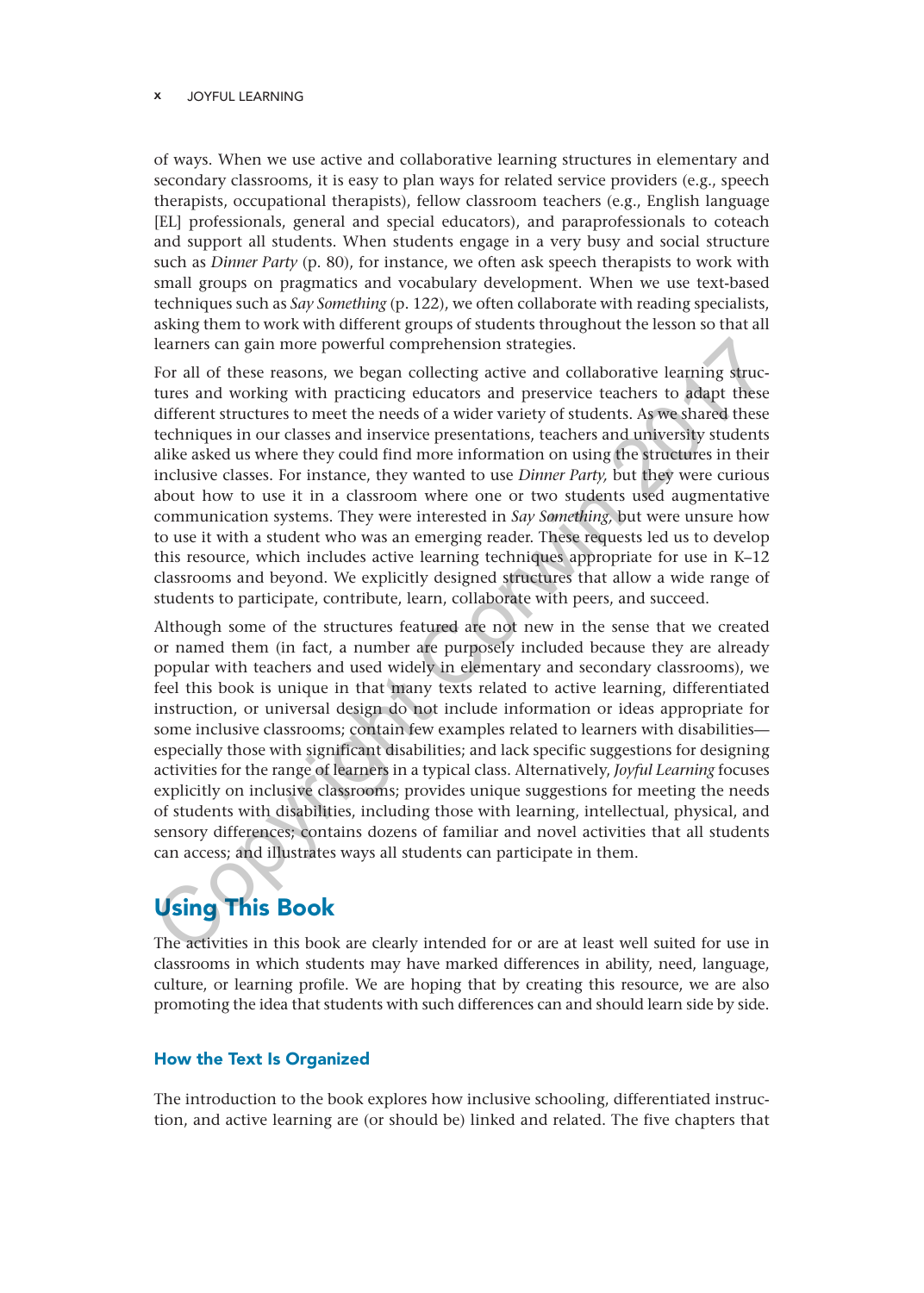follow describe 60 structures that can be used with students in both elementary and secondary schools, and in a final note at the very end of the book, we reflect on the nature of joyful learning with recommendations for its cultivation in the classroom.

Please note that we have attempted to organize the structures into logical categories to help the reader locate techniques that match an instructional purpose. However, we don't believe the categories are mutually exclusive, and many structures can be employed for multiple instructional uses. Therefore, consider the chapter headings simply as a guide. The five chapters are as follows:

- **1. "Building Teams and Classroom Communities."** This initial chapter includes techniques that help teachers build community and teaming. These structures promote relationship building, listening, sharing, and interdependence.
- **2. "Teaching and Learning."** This chapter contains structures that help students of all ages learn standards-based content in meaningful, interesting, and compelling ways. This collection of ideas will help learners remember information, teach content to one another, and make discoveries about course content.
- **3. "Studying and Reviewing."** The study and review structures give teachers ideas for supporting students as they work independently or with small groups to prepare for assessments or learn familiar content in a deeper way.
- **4. "Creating Active Lectures."** Every teacher needs to engage in whole-class instruction and lecture-based instruction at some point during the school day. This instruction does not need to be formal and dry, however. By using the structures outlined in this chapter, teachers can involve their students in whole-class learning without losing those who need a more dynamic or personalized approach.
- **5. "Assessing and Celebrating."** Structures offered in this chapter will give educators active-learning options for assessing student understanding, encouraging learners to teach and share, and celebrating growth.

Each one of these chapters features 12 activities. Each structure is outlined in detail with directions, reproducible handouts (when applicable), classroom-tested examples, and guidelines for maximizing the participation of students. Some structures also feature tips for implementation and ideas for extending or varying the structure. Each description is followed by space to record notes and ideas for using the structure in your classroom. We encourage you to log how you used the structure and then reflect on any of the following elements: **1. "Building Teams and Classroom Communities."** This initial chap-<br>ter includes techniques that help teachers build community and team-<br>ing. These structures promote relationship building, listening, sharing, and<br>interde

- Did the students learn what I had intended?
- Were the students able to carry out the structure, or are changes needed in the way I organized it or provided directions?
- Were all students engaged?
- What additional changes might be needed to maximize engagement and participation for particular students?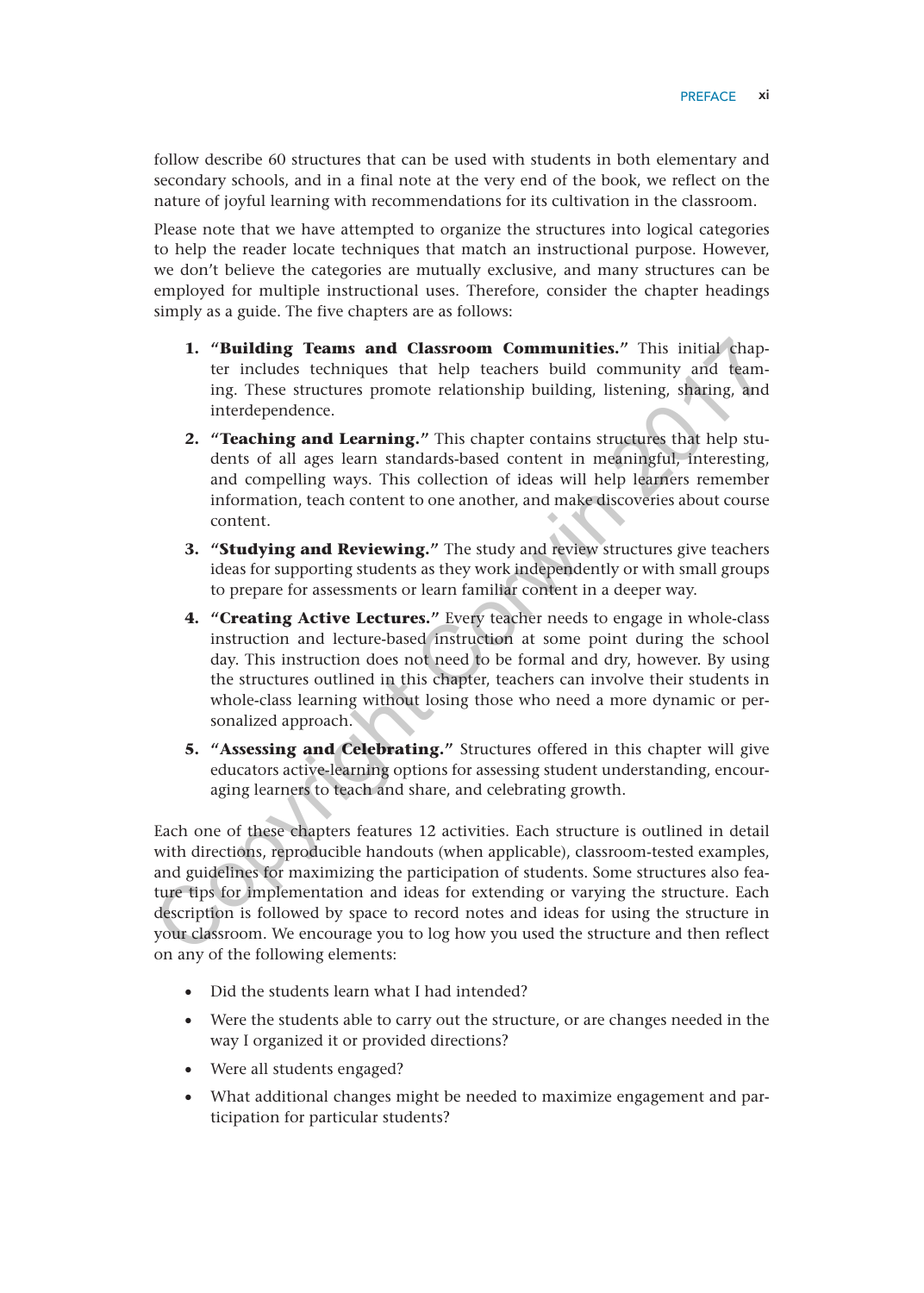- If coteaching with another adult, how can we facilitate or guide our students more effectively as a team?
- Where else in my teaching can I use this strategy?

#### Using the Structures

This book is best used as a coplanning tool between general educators and specialists (e.g., special educators, EL educators, occupational therapists, speech therapists, physical therapists). We recommend that all team members who share responsibility for the same students become familiar with the structures and the associated procedures. In our research, we found that when members of educational teams used the same language and understood the same techniques, joint planning for differentiation was expedited (Udvari-Solner, 1996a). Effective supports for students with learning differences occur when instructional teams meet on a consistent basis (i.e., weekly or biweekly) and determine what is important for students to learn and how best to organize that learning. Familiarity with the structures in this book by all team members will provide an abundance of options for reaching those students who challenge us the most as educators.

If you don't currently have strong collaborative partnerships, using these structures can be an effective way to begin such a relationship. In our preservice courses, we often suggest that special educators or therapists seeking to coteach or to further develop their inclusive education model should offer to demonstrate active and collaborative structures as a way into the general education classroom. A general education classroom teacher who seems less than enthusiastic about making changes in curriculum or instruction can often be inspired to do so when alternatives to traditional teaching are not only suggested but also modeled. Such an offer illustrates that all adults in the building can and should teach and design instruction and that it is not just the job of the general educator to take on new roles. cal therapists). We recommend that all team members who share responsibility ber the reacted throat same students become familiar with the structures and the societal procedures. In our research, we found that when members

Having shared how important it is for teaching teams to use these structures, we can now turn to another important group of instructors: students. We feel strongly that as educators we are modeling techniques that we want students to use and incorporate into their own instructional repertoire. There may be times when it is appropriate for a student or group of students to lead a class discussion or present reports or individual research. These techniques can be used to enliven this process and give students yet another arena for building skills and developing competencies.

Administrators are yet another audience for this material. If you are a principal, department chairperson, or even superintendent, consider using these structures in your meetings and staff development activities. Because teachers are learners too, you are likely to get a higher quality of participation in meetings when you are using techniques that will reach and interest larger numbers of "students." Further, there is no better way to emphasize a commitment to and enthusiasm for active and collaborative learning than to model it in your own work. For instance, a middle school principal had his staff try out the *Group Résumé* activity (p. 22) during a summer staff development institute. Teachers were mixed into groups with those from different grade levels and specialty areas and asked to construct the résumé on large pieces of chart paper. This activity gave the teachers the opportunity to learn about the skills and competencies of one another and, ultimately, helped them get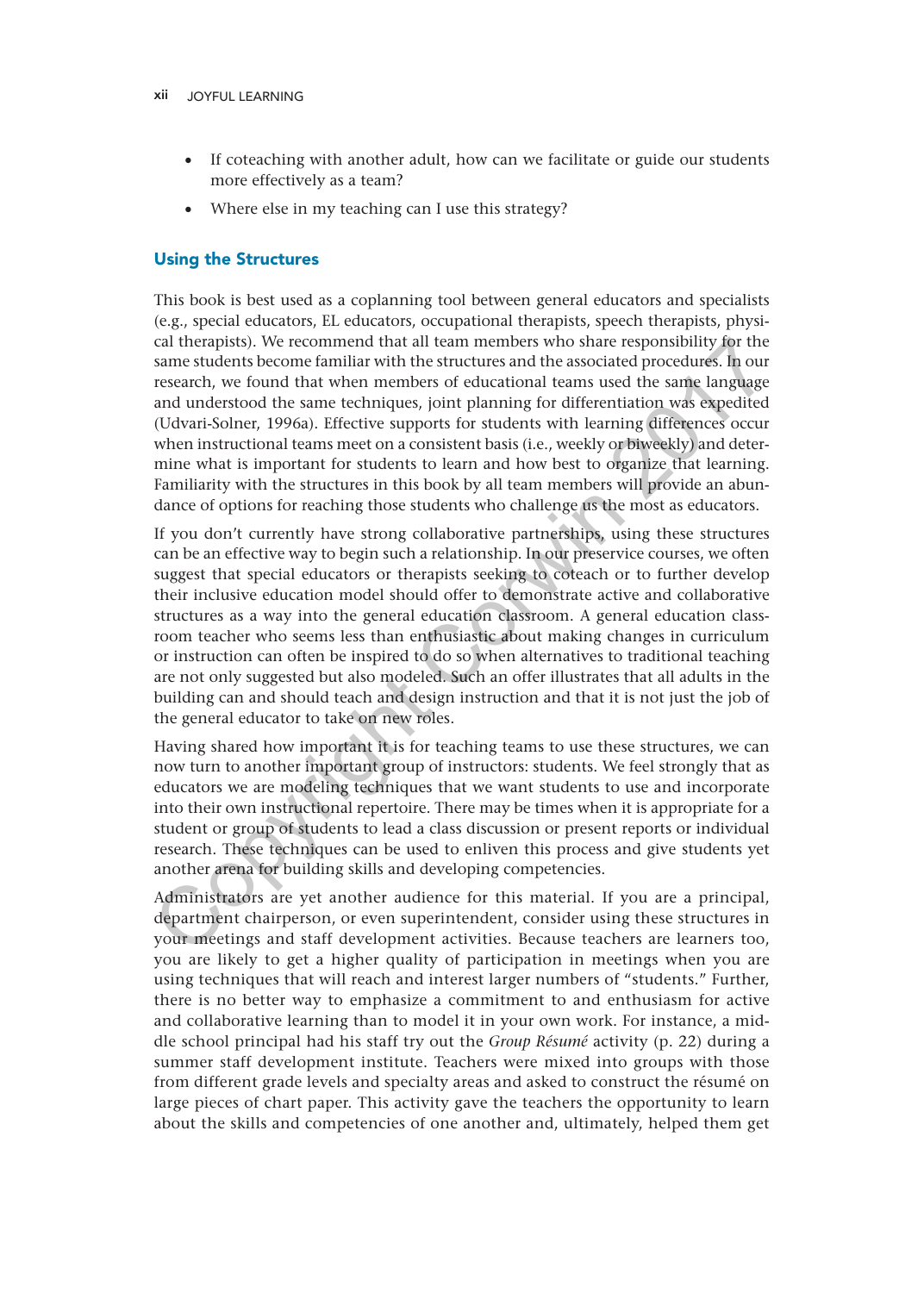and give support to one another on topics ranging from cooperative learning to flipping classrooms to conducting classroom meetings to developing a schoolwide service learning program. The résumés were then posted around the room and used as springboards for the next activity, which was to develop an action plan for learning from colleagues.

Finally, consider this book as a vehicle for professional development. As authors, we have been asked by innumerable school districts and organizations to work with specific teaching teams or entire buildings or districts to learn and integrate these strategies into daily practice. Teaching has been called one of the loneliest professions, and unfortunately—in some schools—trying something new in the classroom can feel risky. We believe there is strength in numbers and that being creative in the classroom should be supported and celebrated in the school community. In healthy organizations, new information and innovative practices are shared in collaborative ways. One way to facilitate this shift in school culture is to initiate professional development that focuses on the use of active and collaborative structures to differentiate instruction or inspire the universal design of lessons.

This type of staff development can be as simple as a book study group or as organized as a formal action research project. Some schools with which we have worked arranged for a group of interested faculty to meet weekly or biweekly to read and discuss the ideas in this book. In these groups, teachers select structures of interest and agree to implement one or two within the week. In each subsequent meeting, teachers share their successes and challenges. This informal arrangement also provides a time for educators to discuss student progress and concerns and to collectively generate ways to teach, support, and challenge all learners through the use of the structures.

### Getting Started: Tips for Implementing the Structures

Begin using these structures in your unit or lesson planning with particular students in mind. Effective differentiation occurs when we consider our learners and find out about their abilities, preferences, and areas of intelligence as a starting point in instructional design. Then, look for structures that will allow you to teach the content you have identified while you address student needs, teach skills you want to foster, and potentially provide opportunities to address social and academic goals that are a part of a learner's individualized education plan (IEP). For example, if a student with learning disabilities needs multiple trials to retain information and also has an IEP goal to paraphrase key concepts from texts, *Popcorn* (p. 107) might be chosen as a review strategy for the entire class. This structure allows students to summarize learning in their own words and then teach or share the same content several times to various partners. By using this structure, the teaching team can provide avenues for the student with learning disabilities to work on critical goals identified by his or her educational team. and unfortunately—in some schools—trying something new in the classroon can feel<br>and unfortunately—in some schools—trying something new in the classroon can feel<br>should be supported and celebrated in the school community.

Keep in mind that all of the structures can be used individually, or they can be "stacked" to create new and different classroom experiences. For instance, a teacher might use *Popcorn* to get students talking about content and follow that activity with *The Whip* (p. 162) to find out one thing that each student learned from his or her classmates during the interview process. Or *Take My Perspective, Please!* (p. 168) could be used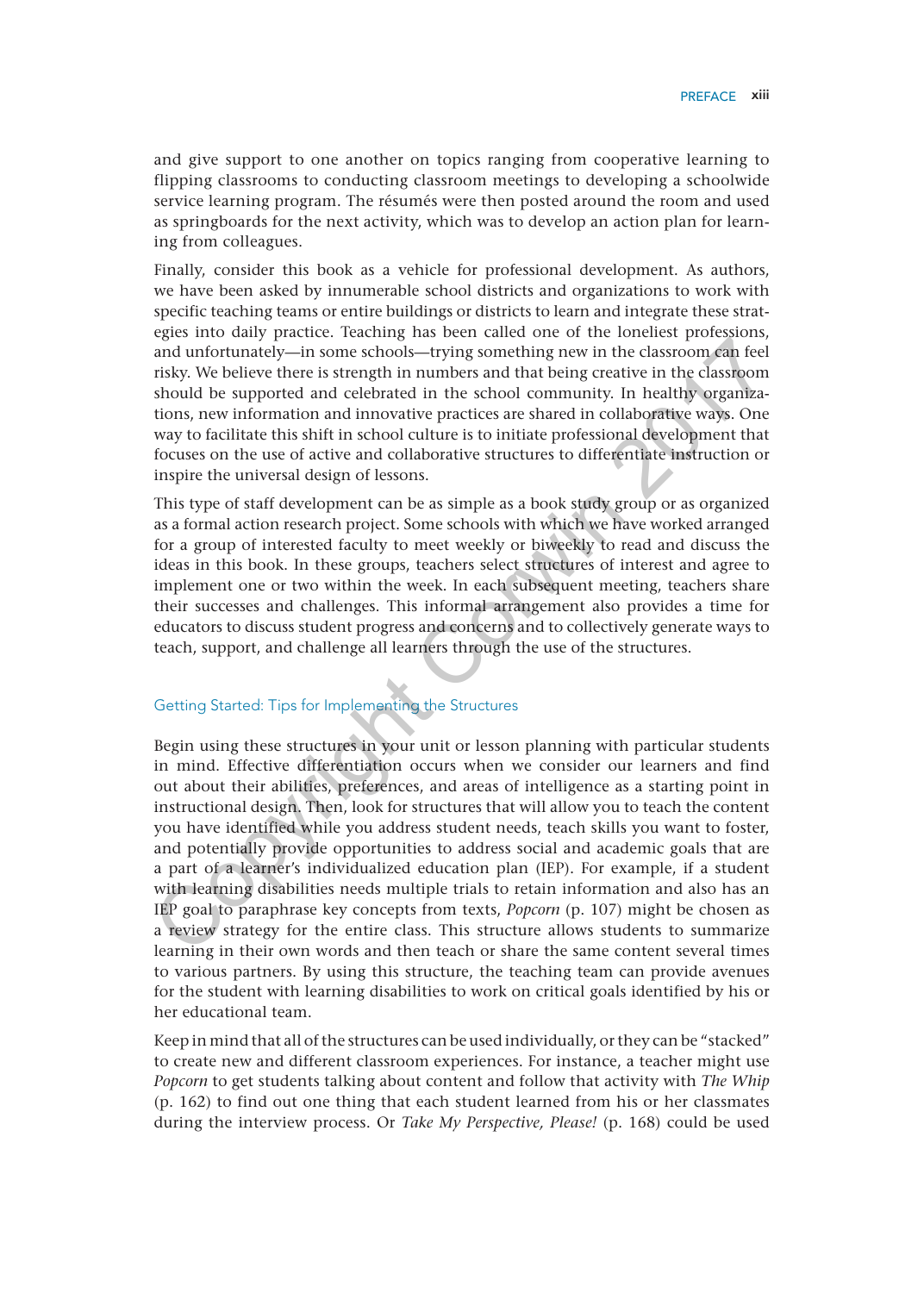to elicit opinions or impressions about a topic, and it could be followed with *Stand & Deliver* (p. 154) to allow students to share one thing they learned from their interactions.

#### Making Them Work for All: Tips for Adapting and Teaching the Structures

These structures are not subject or grade-level specific. We offer examples with each structure; however, if the example does not mirror your exact teaching experience, we encourage you to be inventive. The structures can be used in different ways across subject areas and with students of different ages, so they should definitely be edited, changed, and modified to fit not only your grade level but also your unique group of students.

Our suggestions throughout this book for adapting and otherwise altering the activities are not comprehensive; we intend these ideas simply to serve as examples of how certain activities might be changed for various types of learners and, perhaps more important, to suggest that they should be changed! In other words, we hope to communicate that adaptation, differentiation, and personalization of lessons for all students is what good teachers do. Furthermore, we are striving to demonstrate that when we expand or alter an activity to meet the needs of a single learner or a small group of learners, the result is almost always a lesson that is more comprehensive, responsive, and appropriate—for all. In Table 0.1, we have provided a short list of simple and quick ways to differentiate or design more universal learning experiences when using active and collaborative learning structures. More extensive ideas are offered in the section of each structure titled "Methods to Maximize Engagement and Participation." we encourage you to meventure. The soutced as a present mume that was stationary with changed, and modified to fit not only your grade level but also your unique group of students.<br>
changed, and modified to fit not only yo

To further increase your chances of meeting the needs of all learners, we recommend that you practice, practice, and practice. Avoid the common error of using these structures as beginning-of-the-year icebreakers—and only as beginning-of-the-year icebreakers. These structures, in most cases, are designed to be used as tools for delivering daily instruction, and with regular use, students will become more proficient and self-directed in their participation. So try a structure once, revise your plan, and try it again.

Keep in mind that during this process you may need to break down the structures into steps and spend some time teaching students *how* to participate in them. This may be particularly important for students with learning difficulties or those who struggle with change or novelty. Be explicit with directions, and be sure to teach both the rules and the social and communication requirements for working well in groups (e.g., sharing materials, paraphrasing a classmate's statement, expressing an opinion).

Further, you will want to explain to students why you are doing what you are doing and how it is relevant to the content. And always leave time at the end of an activity to debrief about what worked well or what might need to be changed to be more responsive to students' learning needs. You may even want students to reflect on the strategy so you can gather written feedback. Figure 0.1 is a student reflection form that can be used with learners in intermediate elementary grades to secondary settings. This same feedback can be solicited in a large-group feedback session or individual conferencing with younger children.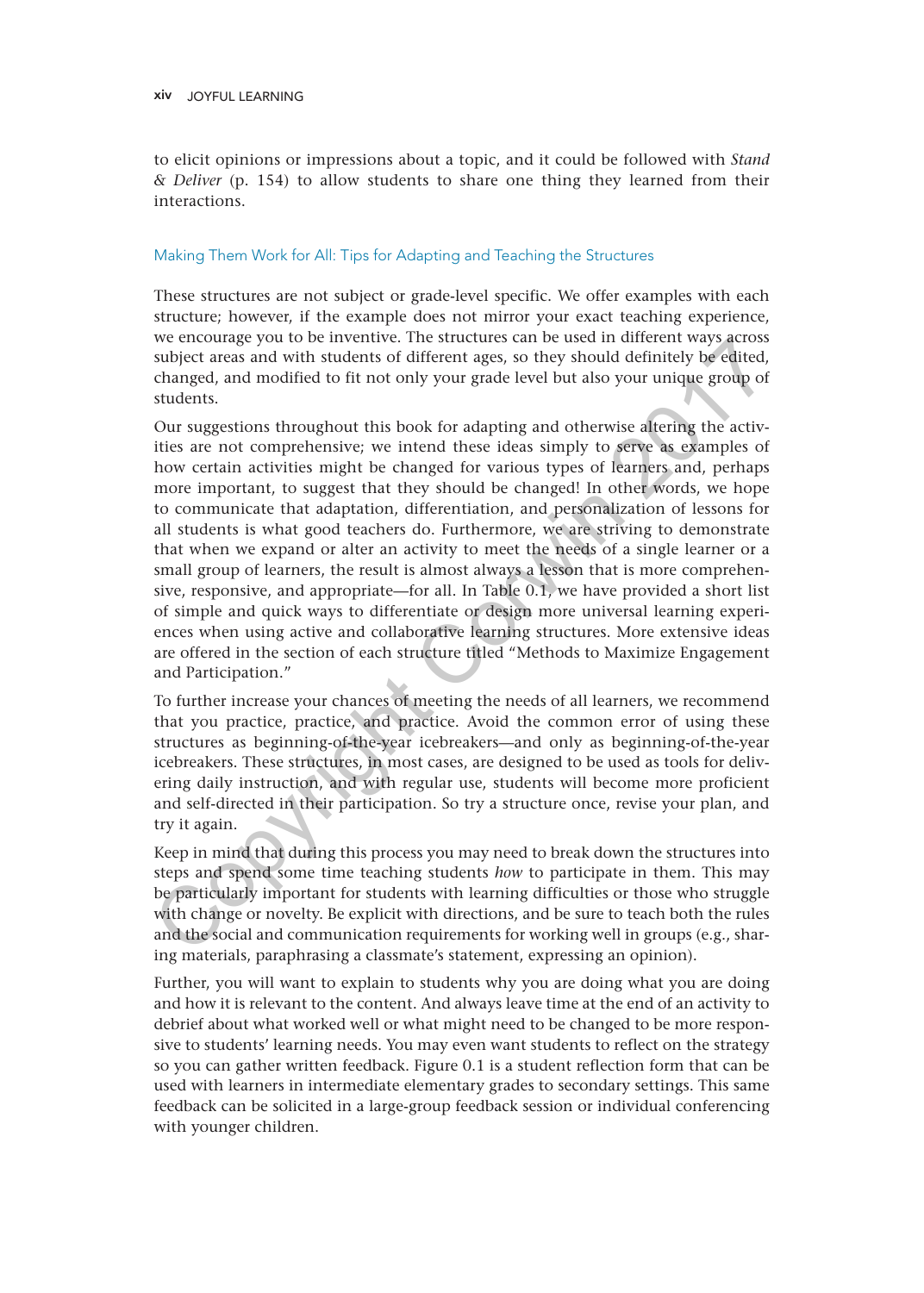| <b>Figure 0.1 Student Reflection</b>                                                                                                  |
|---------------------------------------------------------------------------------------------------------------------------------------|
| <b>Active and Collaborative Learning Structures</b>                                                                                   |
| Name:                                                                                                                                 |
| What structure did your teacher use?                                                                                                  |
| What content did he or she teach or review using the structure (e.g., fractions, Spanish<br>vocabulary)?                              |
| What did you like about using the structure? For example, was it fun, did you learn<br>something new, or did it make learning easier? |
|                                                                                                                                       |
| What was difficult or challenging about using the structure?                                                                          |
|                                                                                                                                       |
|                                                                                                                                       |
| What did you learn from participating in the structure? Be as specific as you can.                                                    |
|                                                                                                                                       |
|                                                                                                                                       |
| Would you want your teacher to use this structure again? Why or why not?                                                              |
|                                                                                                                                       |
|                                                                                                                                       |
|                                                                                                                                       |
|                                                                                                                                       |

Copyright © 2018 by Corwin. All rights reserved. Reprinted from Joyful Learning: Active and Collaborative Strategies for Inclusive<br>Classrooms, Second Edition, by Alice Udvari-Solner and Paula Kluth. Thousand Oaks, CA: Corw